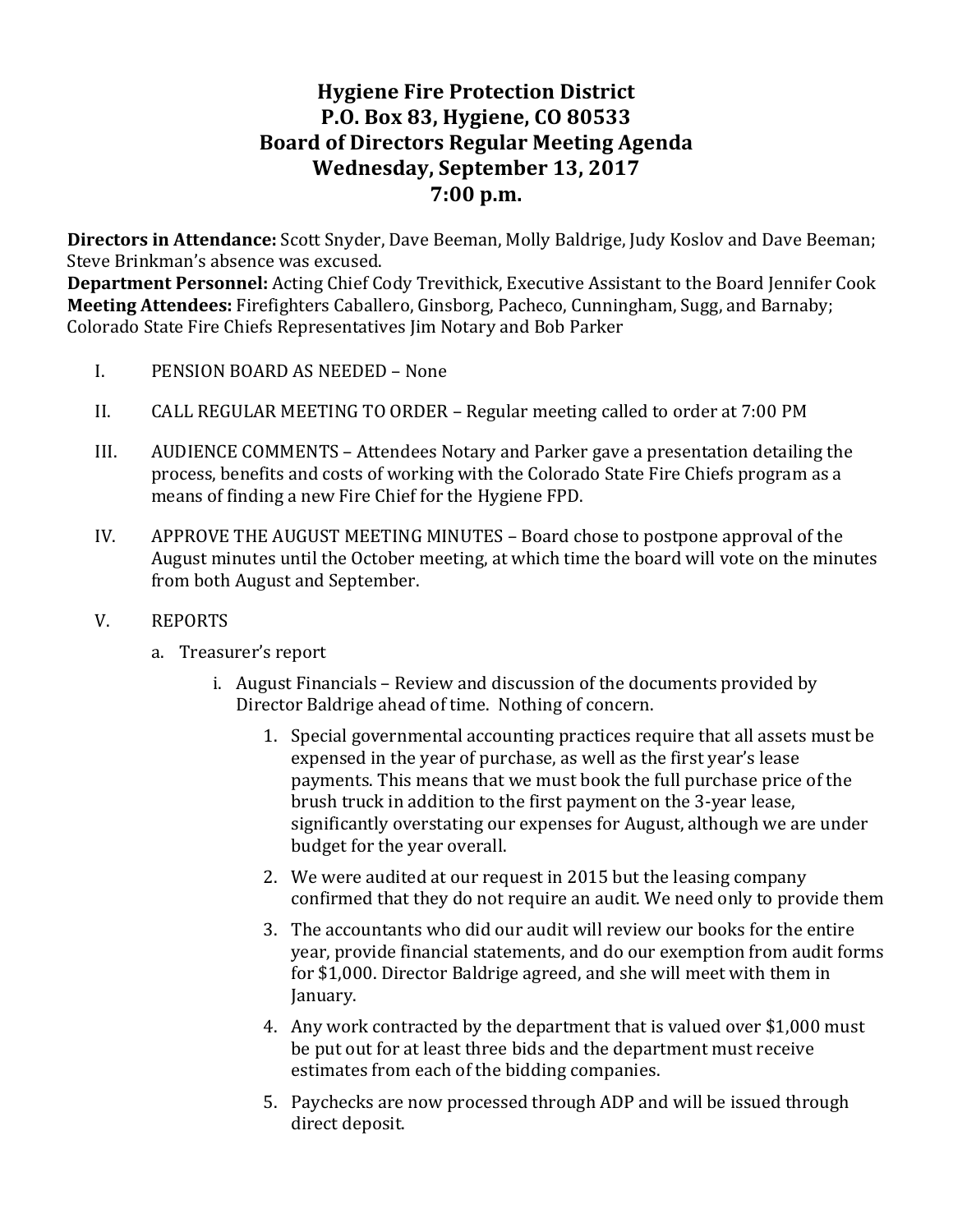- 6. Quarterly financials must be posted on the website in the month following board approval.
- b. Secretary's report
	- i. Upcoming deadlines The 2018 budget must be presented to the board at the October meeting. Director Koslov is required to advertise the budget meeting as a public hearing on the preceding weekend.
	- ii. Archive & Retention Project Maggie has caught us up with all the records of the fire department, with the exception of what is currently in others' hands. Director Koslov will explain the regulations of small district archiving and Jen will complete whatever small amount of backlog is left and then take it forward.
	- iii. Executive Assistant Position Director Snyder and Director Koslov interviewed Jen and thought she'd be a good fit for the position. Jen has experience taking minutes for board meetings and working for special government districts.
	- iv. Executive Assistant Job Description Specific duties to the board revolve around taking minutes and archiving but will evolve as we get a better idea of our needs and how the executive assistant can contribute. This may include training as designated election official and notary public, and helping Director Baldrige with financials in whatever ways may provide value. Official description will be laid out over the next month or two.
	- v. Process for Judy to access Incident Reports One of the three current administrators will set up a read-only access account for Director Koslov so that she can get the data to create monthly statistics reports. The administrator will also open Visinet and Iamresponding.com.
- c. Chief's Report
	- i. Transfer of information from Chad The transfer of power is essentially complete. Remaining tasks include returning his door key and picking up his belongings.
	- ii. New vehicle registration/license status Acting Chief Trevithick will to go to the DMV with titles and proof of insurance to get license plates for the new vehicles.
	- iii. Issues & Opportunities  $-$  The new truck decals are not fully adhering and are starting to peel back from the surface. This could be a result of faulty decals or the enamel on the trucks. Acting Chief Trevithick would like to get a  $3<sup>rd</sup>$  party's assessment of the cause of the problem before deciding how to proceed.

# VI. OLD BUSINESS

- a. Compensation for Acting Chief Discussed in executive session
- b. Pay for Shift Program Policy Review Acting Chief Trevithick would like to get a time clock that connects to the computer system to address accountability. It would also allow users to log half-shifts and training shifts.
- c. Chad Bollacker Payout Discussed in executive session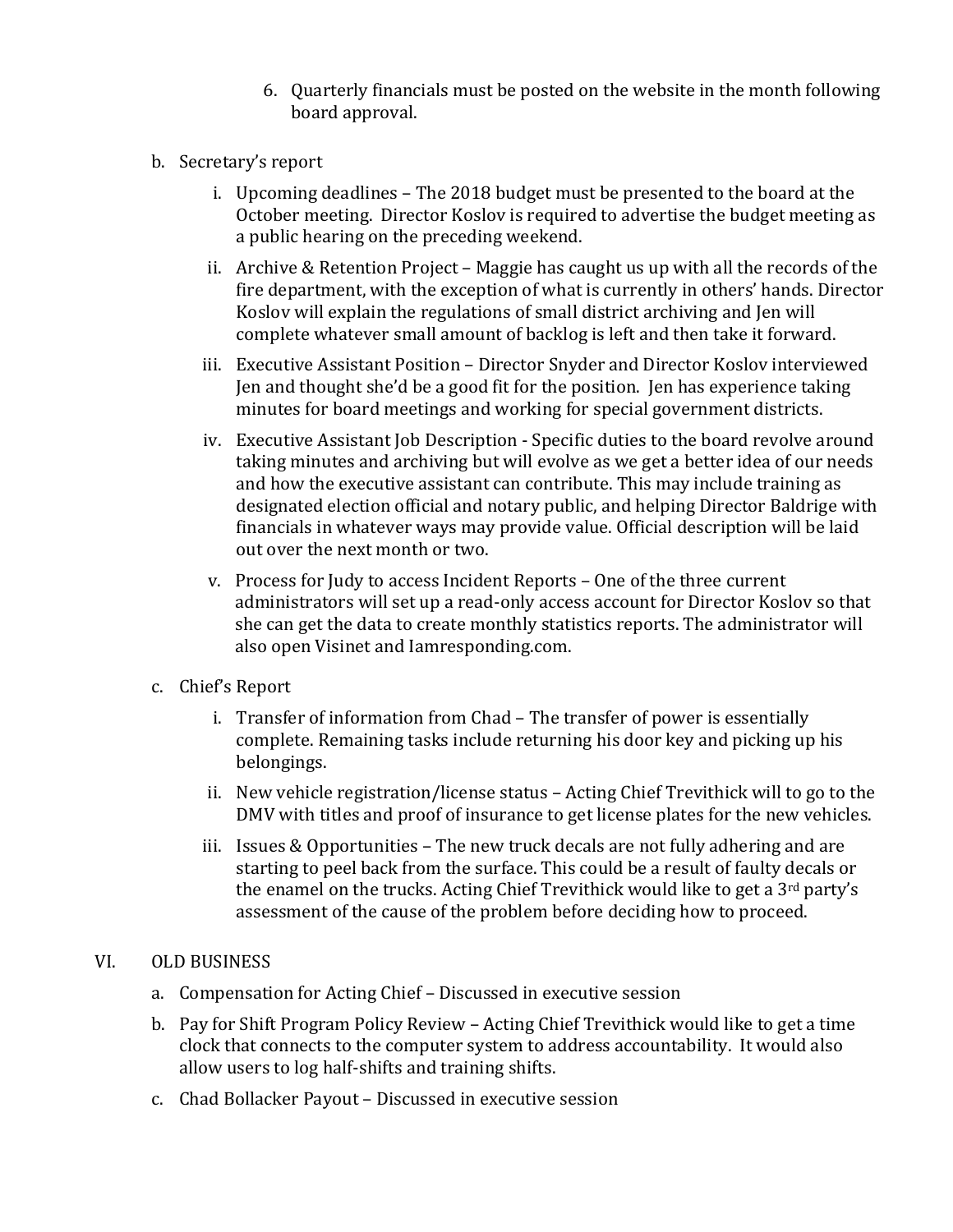- d. Shift Staffing SOP Acting Chief Trevithick will put together a finalized draft of the SOP document and send it to the board for review.
- e. Family BBQ The Family BBQ is scheduled for August  $30<sup>th</sup>$  from 5-8 pm at the fire station.
- f. Landscape Improvements Napp Landscaping will donate the labor and a Board member has donated the cost of the materials to improving the adjacent islands. Millie Flynn's stone will be moved to under the flagpole and can be engraved with deceased FFs' names/dates. Napp will plant low-maintenance flora, as well as install pavers to provide easy access to the flagpole. Additional low-maintenance flowers and grasses will enhance the area along the fence adjacent to the gas station. Acting Chief Trevithick would also like to push back the curb adjacent to the parking area to facilitate drainage

# VII. NEW BUSINESS

- a. Discuss making run data available to Judy Administrators will make available
- b. Is the BOD interested in meeting with the Lyons BOD? Purpose would be to determine whether there might be any economies of scale for expenses. Acting Chief Trevithick confirmed that this is already being done with training exercises and expenses where possible. Additional options could be through deployments and ambulance service.
- c. Chief Selection process The board will work on refining and finalizing the Chief Job Description, to be used in house or by the recruiters as needed. FF Barnaby suggested that it might be more effective and successful to consider contracting multiple part-time Chiefs from within the department and as opposed to a single full-time Chief from the outside. The part-time Chiefs would work together but each would focus on different areas of the department, such as vehicle maintenance, training, fire prevention, administration and budgeting. Alternative configurations include having a part-time chief along with two part-time FFs, or a part-time chief and two full-time FFs. Acting Chief Trevithick and FFs Sugg and Barnaby will work together to submit a business plan for this idea within two weeks.
- d. Chief Job Description Board members reviewed the description prior to the meeting and Director Koslov submitted suggestions and tried to streamline. Director Baldrige would like a more accurate definition of what qualifications are sought in a chief including: ability to inspire, delegate and lead by example. Further modifications are needed before the description is ready to be used.
- e. 2018 Budget Director Baldrige led the budget discussion. The board reviewed the proposed budget, line by line and there is time to consider and discuss before adoption. The budget will be officially adopted at the November meeting and must be submitted to the county in December.
	- i. Two new vehicles were listed in the budget  $-$  an ambulance and an engine. The engine was included because we don't have a reliable backup engine at the moment. The majority of calls are medical, and ambulance service is currently out of Boulder. Having an ambulance locally available would improve response times to calls in the Hygiene area. Most agreed that an ambulance would be more valuable to the department than another engine. Ambulance service could also be contracted to surrounding districts to recoup part of the expense.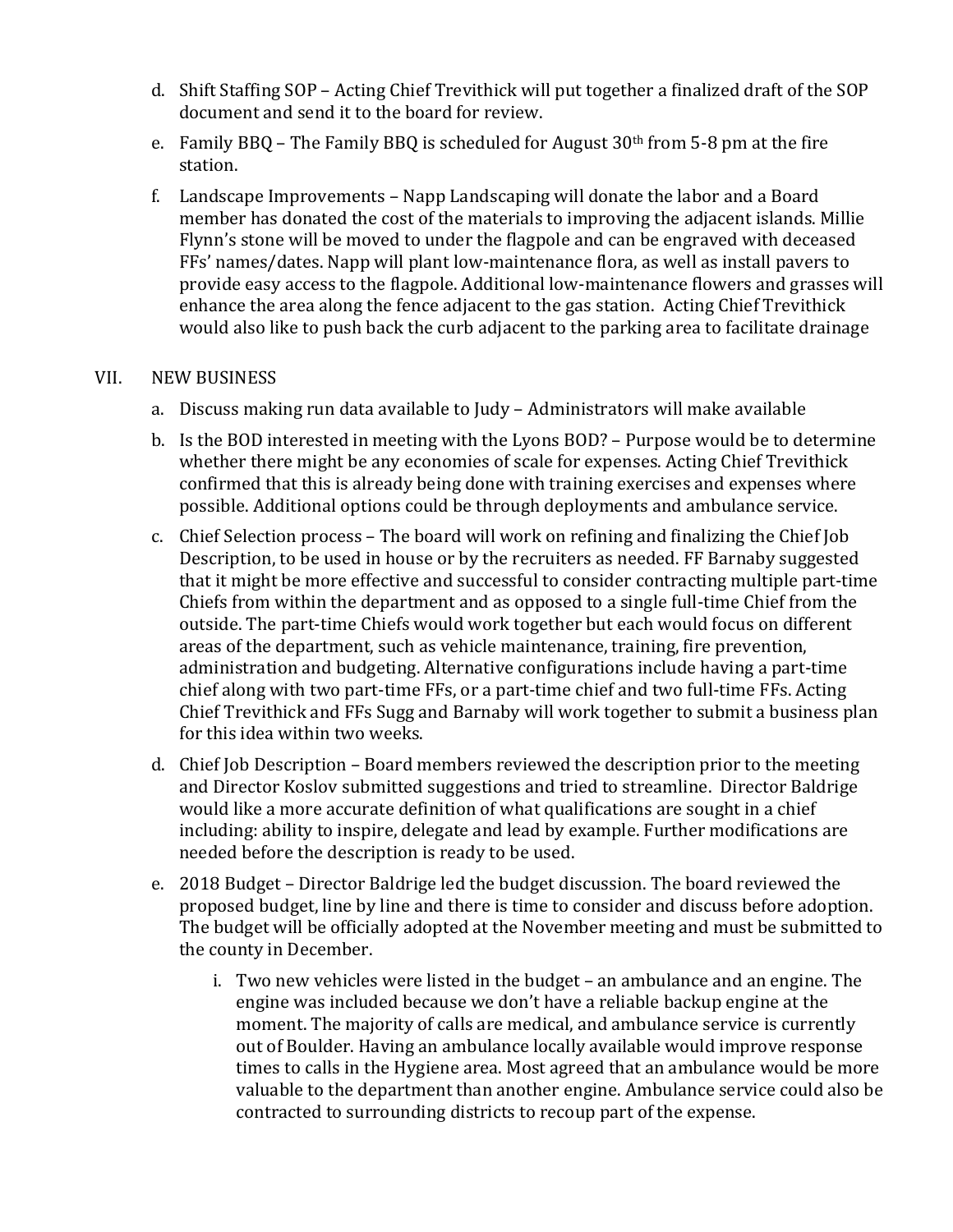- ii. Some budget items can be eliminated if we were to apply for and receive grants to cover the cost of specific items. Ex: Boat, washer/dryer
- iii. A line item calls for enhanced fire suppression measures throughout the building. Part of the building will end up being renovated so less expensive, temporary alternatives were considered, including a monitored fire detection system.
- iv. Director Snyder will research numbers to replace the existing living quarters, including engineering and architects and Director Baldrige will explore the financing/annual costs. The board will then make a determination of whether building renovation costs will be included in the 2018 budget.
- v. Harassment training costs will be added under the category of Miscellaneous Training expenses.
- vi. Purchasing a new Timberwolf engine will be reconsidered next year.
- vii. A line item for maintenance costs will be added to the Vehicles & Equipment category.
- viii. Add a "contingency" line as a catchall expense item.
	- ix. Acting Chief Trevithick will ask the creators of each budget category to reduce/remove items that are of lower importance or urgency, to bring the entire budget more in line with our 2018 income.
	- x. Budget count will be adjusted to two iPads and four radios and then test them over the next year. If they function well, more can be added to next year's budget.
- f. Fee Schedule for Reports & Research Fees are posted on the website: Reports and public records cost \$.25/page and \$30/hour for location and retrieval of large volumes of documents.
- g. Train Executive Assistant to research FD Records Director Koslov will work with Jen on this

# VIII. GOALS

- a. Board Bylaws and SOPs: Molly No Report
- b. Establish Level of Service for HFPD Medical Response: Scott No Report
- c. Establish Level of Service for Medical Transport Service: Scott No Report
- d. Get record keeping system set up filing, organization, preservation, accessibility of docs: Judy - Already discussed.
- e. Strategic Plan: Steve Not discussed
- f. Review Statement of Purpose: Scott MOTION to accept the Statement of Purpose made by Director Baldrige, seconded by Director Beeman. Approved by unanimous vote.
- g. Verify all employees have proper tax withholding: Molly; Insurance; Dave; Job Descriptions: Chief – The Board will review all job descriptions prior to posting.
- IX. ENTER EXECUTIVE SESSION AT 10:23 PM to discuss compensation of acting chief, payout to Chad Bollacker and merits of working with the Colorado State Fire Chiefs to recruit a new